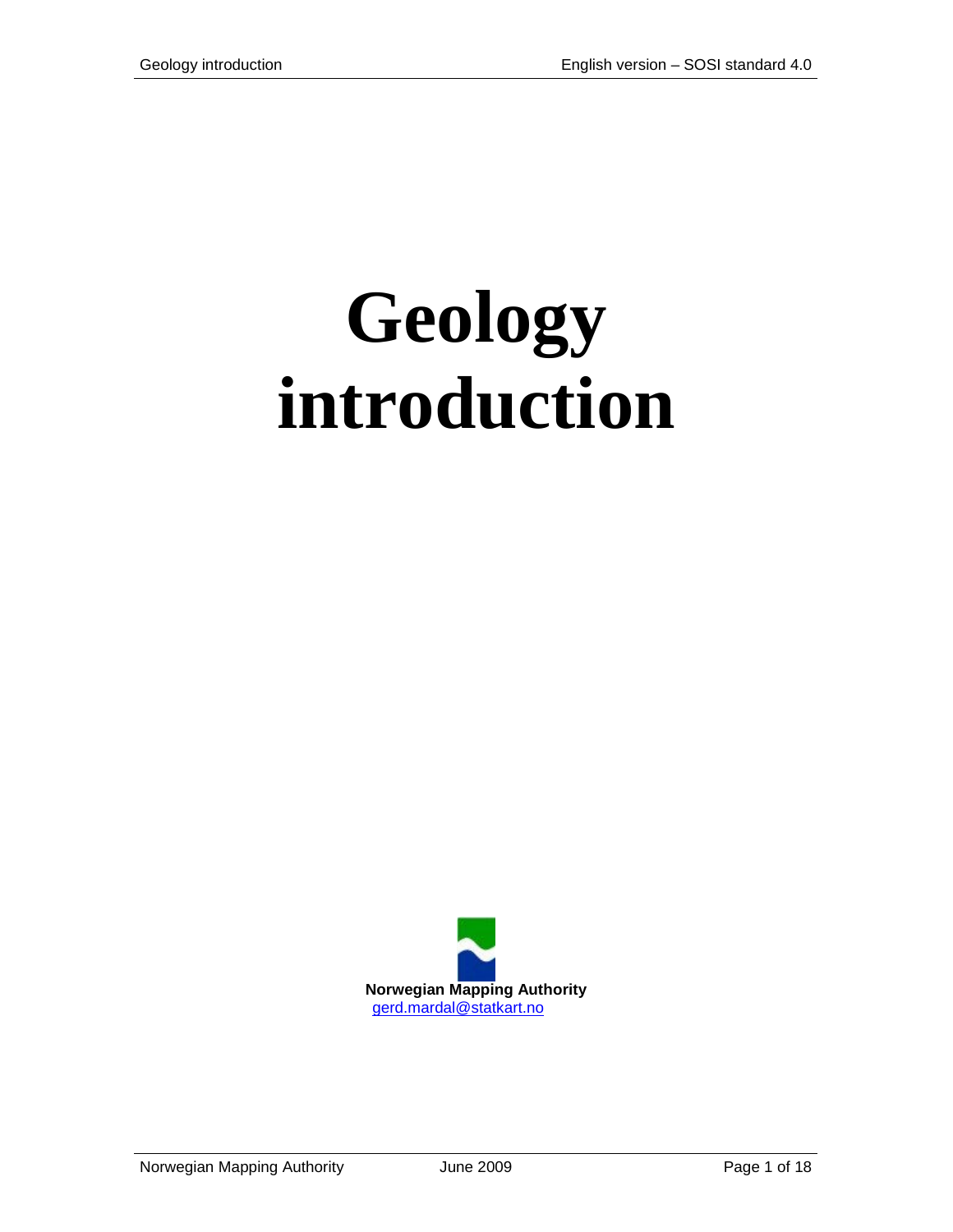## **Table of contents**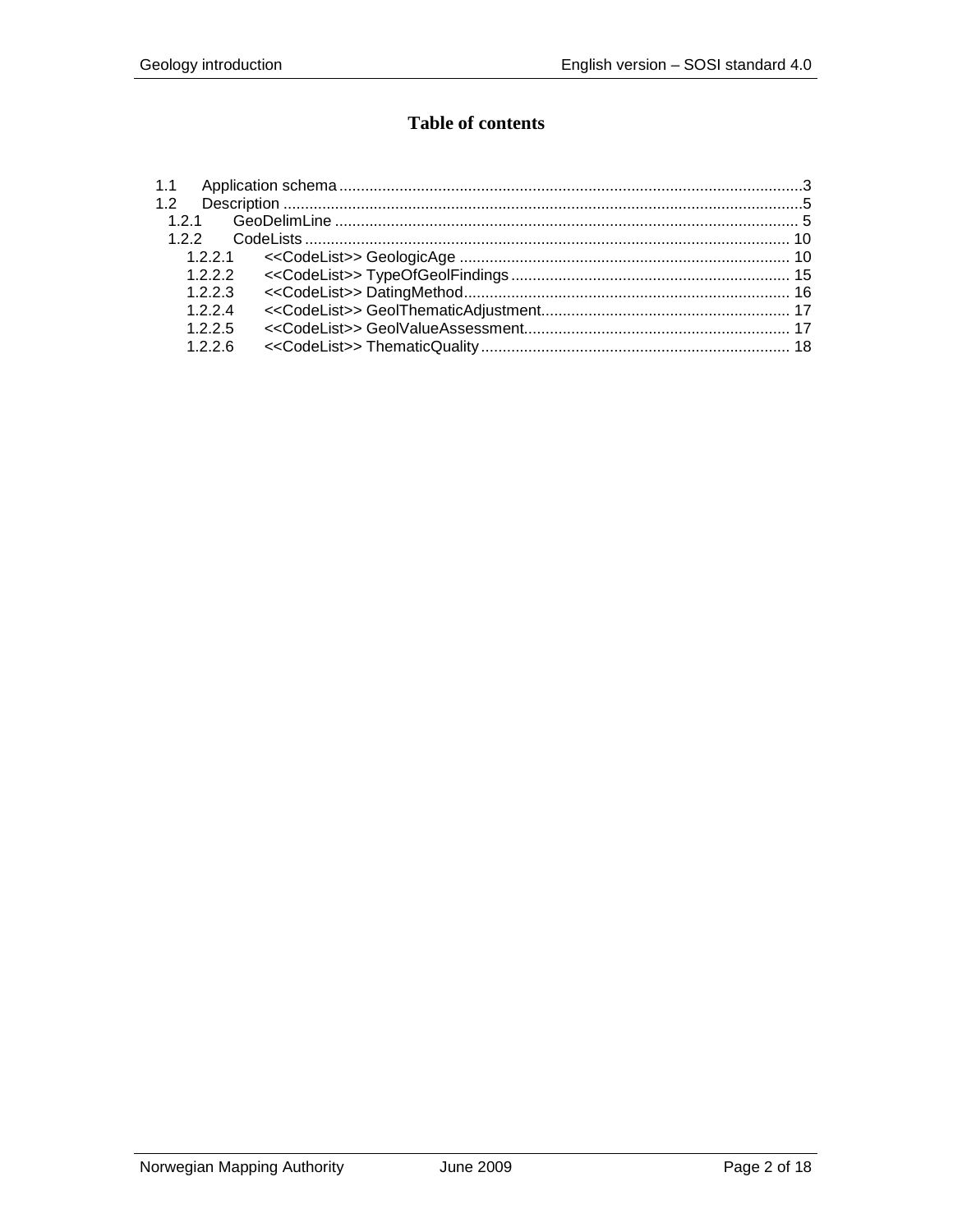# <span id="page-2-0"></span>**1.1 Application schema**

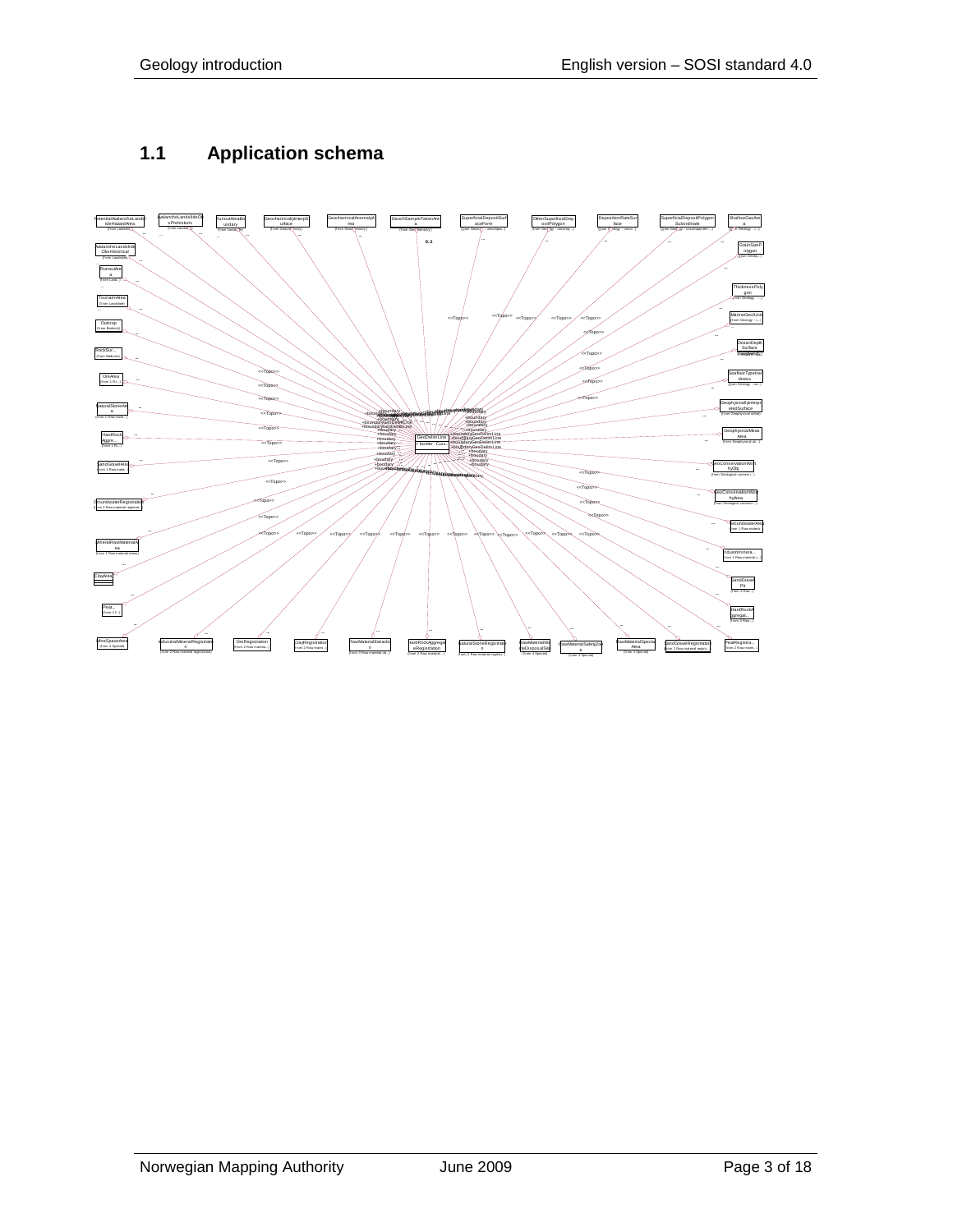#### **Codelists**

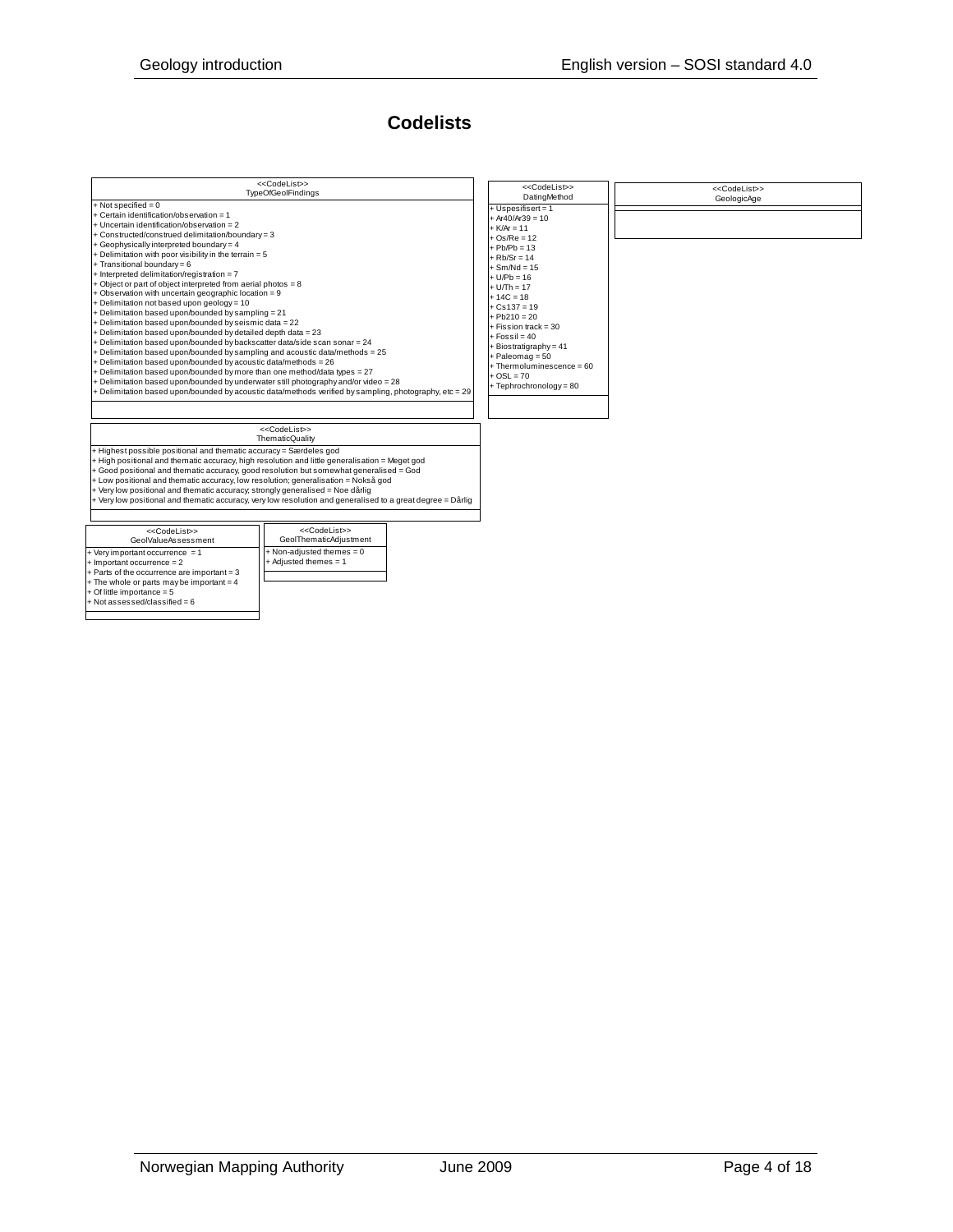# <span id="page-4-0"></span>**1.2 Description**

## <span id="page-4-1"></span>**1.2.1 GeoDelimLine**

| <b>No</b>             | Name/<br>Role name                                     | Description                                                                        | Obligation/<br>Condition | Maximum<br>Occurrenc<br>е | <b>Type</b>                       | Constraint |
|-----------------------|--------------------------------------------------------|------------------------------------------------------------------------------------|--------------------------|---------------------------|-----------------------------------|------------|
| $\mathbf{1}$          | <b>Class</b><br><b>GeoDelimLine</b>                    | general<br>delimitation of<br>geological object                                    |                          |                           |                                   |            |
| 1.1                   | border                                                 | course following<br>the transition<br>between different<br>real world<br>phenomena | 1                        | 1                         | <b>CurveWithQual</b><br>ity       |            |
| 1.2                   | Role<br>(unnamed) RockSurface                          |                                                                                    | $\mathbf 0$              | 1                         | RockSurface                       |            |
| 1.3                   | Role<br>(unnamed) Outcrop                              |                                                                                    | $\mathbf 0$              | 1                         | Outcrop                           |            |
| 1.4                   | Role<br>(unnamed)<br>GroundwaterArea                   |                                                                                    | $\mathbf 0$              | 1                         | GroundwaterAr<br>ea               |            |
| 1.5                   | Role<br>(unnamed)<br>IndustrimineralOmr                |                                                                                    | $\mathbf 0$              | 1                         | Industrimineral<br>Omr            |            |
| 1.6                   | Role<br>(unnamed)<br>NaturalStoneArea                  |                                                                                    | $\mathbf 0$              | 1                         | NaturalStoneA<br>rea              |            |
| 1.7                   | Role<br>(unnamed) OreArea                              |                                                                                    | 0                        | 1                         | OreArea                           |            |
| 1.8                   | Role<br>(unnamed) ClayArea                             |                                                                                    | 0                        | 1                         | ClayArea                          |            |
| 1.9                   | Role<br>(unnamed) PeatArea                             |                                                                                    | $\mathbf 0$              | 1                         | PeatArea                          |            |
| 1.1<br>0              | Role<br>(unnamed)<br>MineralRawMaterialArea            |                                                                                    | 0                        | 1                         | MineralRawMa<br>terialArea        |            |
| 1.1<br>1              | Role<br>(unnamed)<br>HardRockAggregateArea             |                                                                                    | 0                        | 1                         | HardRockAggr<br>egateArea         |            |
| 1.1<br>$\overline{2}$ | Role<br>(unnamed)<br>SandGravelArea                    |                                                                                    | 0                        | 1                         | SandGravelAr<br>ea                |            |
| 1.1<br>3              | Role<br>(unnamed)<br>IndustrialMineralRegistrat<br>ion |                                                                                    | 0                        | 1                         | IndustrialMiner<br>alRegistration |            |
| 1.1<br>4              | Role<br>(unnamed)<br>SandGravelRegistration            |                                                                                    | $\mathbf 0$              | 1                         | SandGravelRe<br>gistration        |            |
| 1.1<br>5              | Role<br>(unnamed)<br>PeatRegistration                  |                                                                                    | $\mathbf 0$              | 1                         | PeatRegistrati<br>on              |            |
| 1.1                   | Role                                                   |                                                                                    | $\pmb{0}$                | $\mathbf{1}$              | ClayRegistratio                   |            |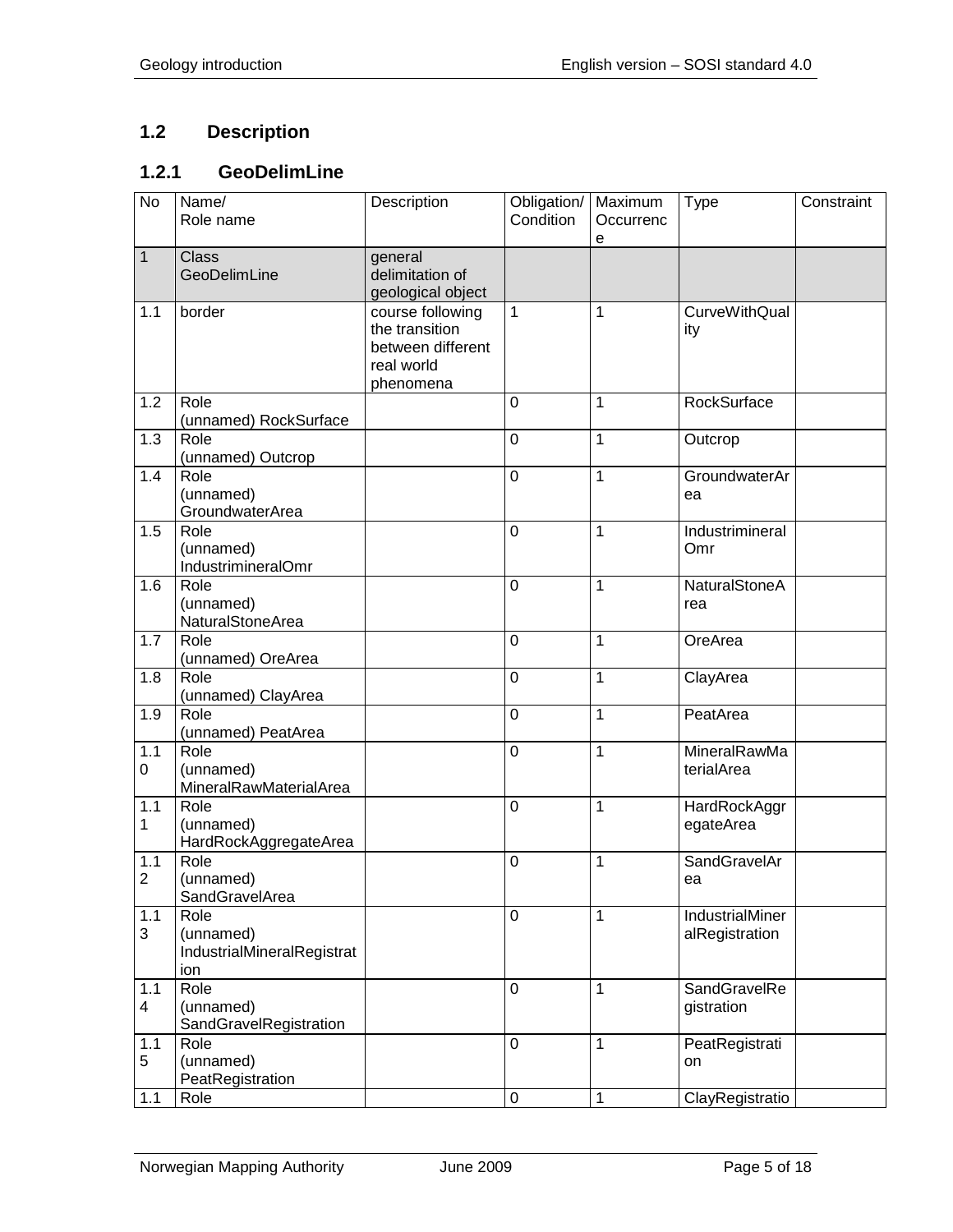| $\,6$          | (unnamed)<br>ClayRegistration |             |              | n                    |
|----------------|-------------------------------|-------------|--------------|----------------------|
| 1.1            | Role                          | 0           | 1            | GroundwaterR         |
| $\overline{7}$ | (unnamed)                     |             |              | egistration          |
|                |                               |             |              |                      |
|                | GroundwaterRegistration       |             |              |                      |
| 1.1            | Role                          | $\mathbf 0$ | 1            | <b>NaturalStoneR</b> |
| 8              | (unnamed)                     |             |              | egistration          |
|                | NaturalStoneRegistration      |             |              |                      |
| 1.1            | Role                          | 0           | 1            | HardRockAggr         |
| 9              | (unnamed)                     |             |              | egateRegistrati      |
|                |                               |             |              |                      |
|                | HardRockAggregateRegi         |             |              | on                   |
|                | stration                      |             |              |                      |
| 1.2            | Role                          | 0           | 1            | OreRegistratio       |
| 0              | (unnamed)                     |             |              | n                    |
|                | OreRegistration               |             |              |                      |
| 1.2            | Role                          | 0           | 1            | MineSpaceAre         |
| 1              | (unnamed)                     |             |              |                      |
|                |                               |             |              | а                    |
|                | MineSpaceArea                 |             |              |                      |
| 1.2            | Role                          | $\mathbf 0$ | $\mathbf{1}$ | RawMaterialW         |
| $\overline{2}$ | (unnamed)                     |             |              | asteDisposalSi       |
|                | <b>RawMaterialWasteDispos</b> |             |              | te                   |
|                | alSite                        |             |              |                      |
| 1.2            | Role                          | 0           | 1            | <b>RawMaterialSa</b> |
| 3              | (unnamed)                     |             |              | fetyZone             |
|                |                               |             |              |                      |
|                | RawMaterialSafetyZone         |             |              |                      |
| 1.2            | Role                          | 0           | 1            | RawMaterialSp        |
| 4              | (unnamed)                     |             |              | ecialArea            |
|                | RawMaterialSpecialArea        |             |              |                      |
| 1.2            | Role                          | 0           | 1            | SandGravelPit        |
| 5              | (unnamed)                     |             |              |                      |
|                |                               |             |              |                      |
|                | SandGravelPit                 |             |              |                      |
| 1.2            | Role                          | 0           | 1            | HardRockAggr         |
| 6              | (unnamed)                     |             |              | egateExtractio       |
|                | HardRockAggregateExtra        |             |              | n                    |
|                | ction                         |             |              |                      |
| 1.2            | Role                          | $\mathbf 0$ | 1            | RawMaterialEx        |
| 7              | (unnamed)                     |             |              | traction             |
|                | RawMaterialExtraction         |             |              |                      |
|                |                               |             |              |                      |
| 1.2            | Role                          | $\pmb{0}$   | 1            | OtherSuperfici       |
| 8              | (unnamed)                     |             |              | alDepositPolyg       |
|                | OtherSuperficialDepositP      |             |              | on                   |
|                | olygon                        |             |              |                      |
| 1.2            | Role                          | $\mathbf 0$ | 1            | <b>ThicknessPoly</b> |
| 9              | (unnamed)                     |             |              |                      |
|                |                               |             |              | gon                  |
|                | ThicknessPolygon              |             |              |                      |
| 1.3            | Role                          | $\mathbf 0$ | $\mathbf{1}$ | DepositionRat        |
| 0              | (unnamed)                     |             |              | eSurface             |
|                | DepositionRateSurface         |             |              |                      |
| 1.3            | Role                          | $\pmb{0}$   | 1            | SeafloorTypeH        |
| 1              | (unnamed)                     |             |              | ardness              |
|                | SeafloorTypeHardness          |             |              |                      |
|                |                               |             |              |                      |
| 1.3            | Role                          | $\mathbf 0$ | 1            | ShallowGasAr         |
| $\overline{c}$ | (unnamed)                     |             |              | ea                   |
|                | ShallowGasArea                |             |              |                      |
| 1.3            | Role                          | $\pmb{0}$   | $\mathbf{1}$ | <b>GrainSizePoly</b> |
|                |                               |             |              |                      |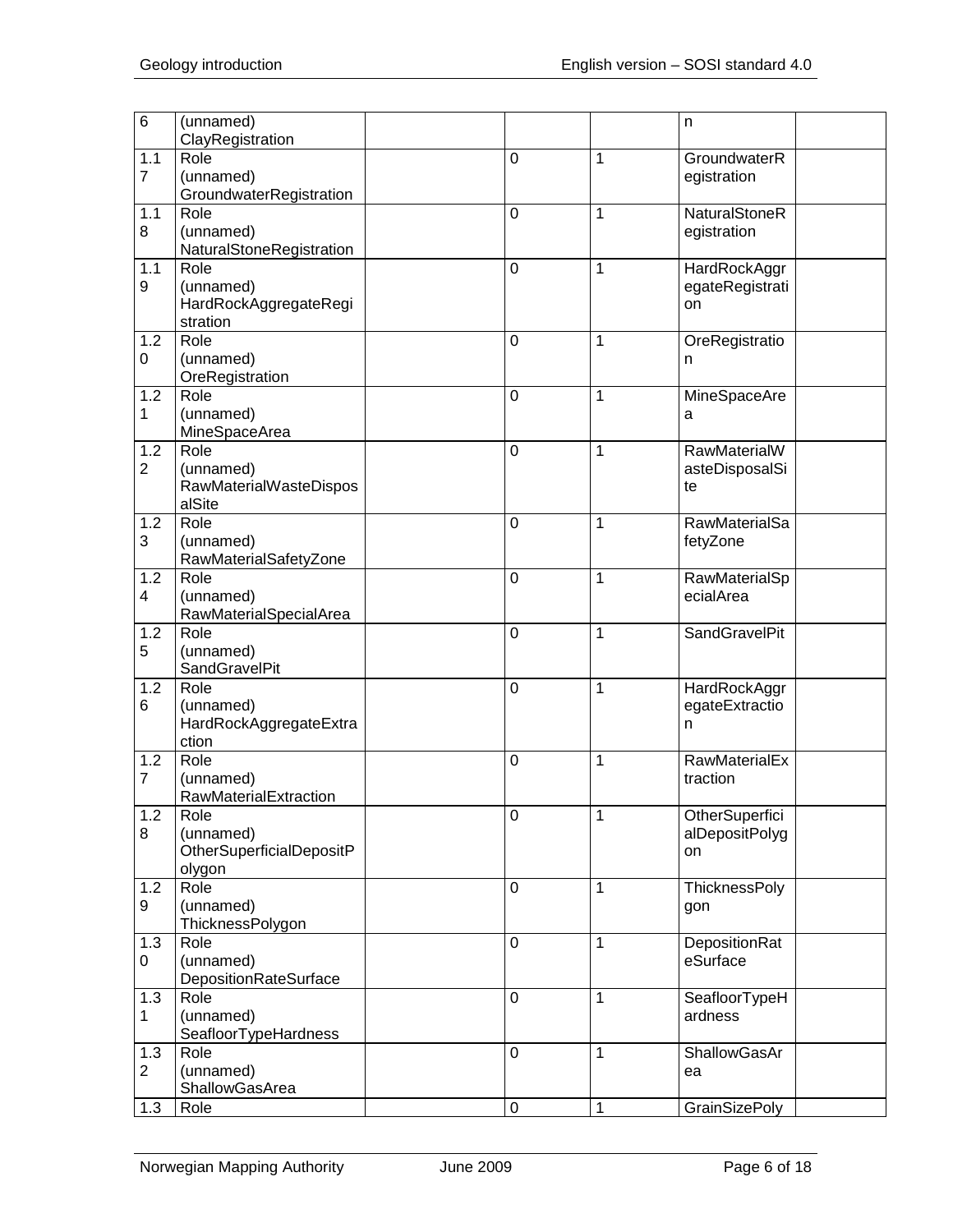| 3              | (unnamed)<br>GrainSizePolygon |             |   | gon                 |
|----------------|-------------------------------|-------------|---|---------------------|
| 1.3            | Role                          | $\mathbf 0$ | 1 | SuperficialDep      |
| $\overline{4}$ | (unnamed)                     |             |   | ositSurfaceFor      |
|                | SuperficialDepositSurface     |             |   |                     |
|                | Form                          |             |   | m                   |
|                |                               |             |   |                     |
| 1.3            | Role                          | 0           | 1 | MarineGeolUni       |
| 5              | (unnamed)                     |             |   | t                   |
|                | MarineGeolUnit                |             |   |                     |
| 1.3            | Role                          | 0           | 1 | OceanDepthS         |
| 6              | (unnamed)                     |             |   | urface              |
|                | OceanDepthSurface             |             |   |                     |
| 1.3            | Role                          | 0           | 1 | SuperficialDep      |
| $\overline{7}$ | (unnamed)                     |             |   | ositPolygonSu       |
|                | SuperficialDepositPolygo      |             |   | bordinate           |
|                | nSubordinate                  |             |   |                     |
| 1.3            | Role                          | 0           | 1 | Geochemically       |
| 8              | (unnamed)                     |             |   | InterpSurface       |
|                | GeochemicallyInterpSurfa      |             |   |                     |
|                | ce                            |             |   |                     |
| 1.3            | Role                          | 0           | 1 | GeochSample         |
| 9              | (unnamed)                     |             |   | <b>TakenArea</b>    |
|                | GeochSampleTakenArea          |             |   |                     |
| 1.4            | Role                          | 0           | 1 | GeochemicalA        |
| 0              | (unnamed)                     |             |   | nomalyArea          |
|                | GeochemicalAnomalyAre         |             |   |                     |
|                | a                             |             |   |                     |
| 1.4            | Role                          | 0           | 1 |                     |
|                | (unnamed)                     |             |   | Geophysicallyl      |
| 1              |                               |             |   | nterpretedSurf      |
|                | GeophysicallyInterpreted      |             |   | ace                 |
|                | Surface                       |             |   |                     |
| 1.4            | Role                          | 0           | 1 | GeophysicalM        |
| $\overline{2}$ | (unnamed)                     |             |   | easArea             |
|                | GeophysicalMeasArea           |             |   |                     |
| 1.4            | Role                          | 0           | 1 | GeoConservati       |
| 3              | (unnamed)                     |             |   | onWorthyArea        |
|                | GeoConservationWorthy         |             |   |                     |
|                | Area                          |             |   |                     |
| 1.4            | Role                          | $\pmb{0}$   | 1 | GeoConservati       |
| 4              | (unnamed)                     |             |   | onWorthyObj         |
|                | GeoConservationWorthy         |             |   |                     |
|                | Obj                           |             |   |                     |
| 1.4            | Role                          | $\mathbf 0$ | 1 | PotentialAvala      |
| 5              | (unnamed)                     |             |   | ncheLandslide       |
|                | PotentialAvalancheLandsl      |             |   | HazardArea          |
|                | ideHazardArea                 |             |   |                     |
| 1.4            | Role                          | 0           | 1 | <b>RunoutAreaBo</b> |
| 6              | (unnamed)                     |             |   | undary              |
|                | RunoutAreaBoundary            |             |   |                     |
| 1.4            | Role                          | $\mathbf 0$ | 1 | AvalancheLan        |
| $\overline{7}$ | (unnamed)                     |             |   | dslideObsHisto      |
|                | AvalancheLandslideObsH        |             |   | rical               |
|                | istorical                     |             |   |                     |
| 1.4            | Role                          | 0           | 1 | AvalancheLan        |
| 8              | (unnamed)                     |             |   | dslideObsPrehi      |
|                |                               |             |   |                     |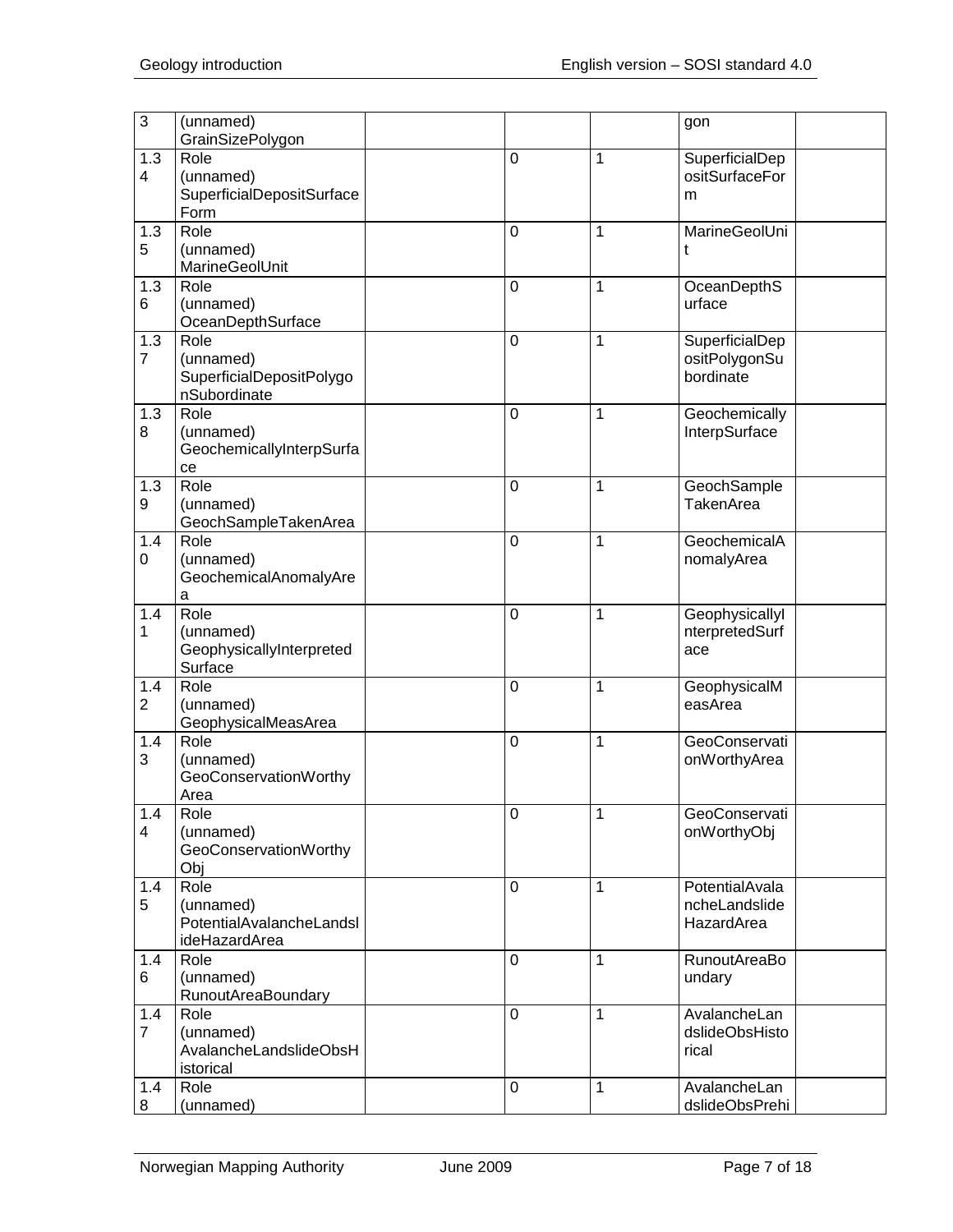|          | AvalancheLandslideObsP<br>rehistoric |  | storic      |
|----------|--------------------------------------|--|-------------|
| 1.4<br>9 | Role<br>(unnamed) TsunamiArea        |  | TsunamiArea |
|          | Role<br>(unnamed) RunoutArea         |  | RunoutArea  |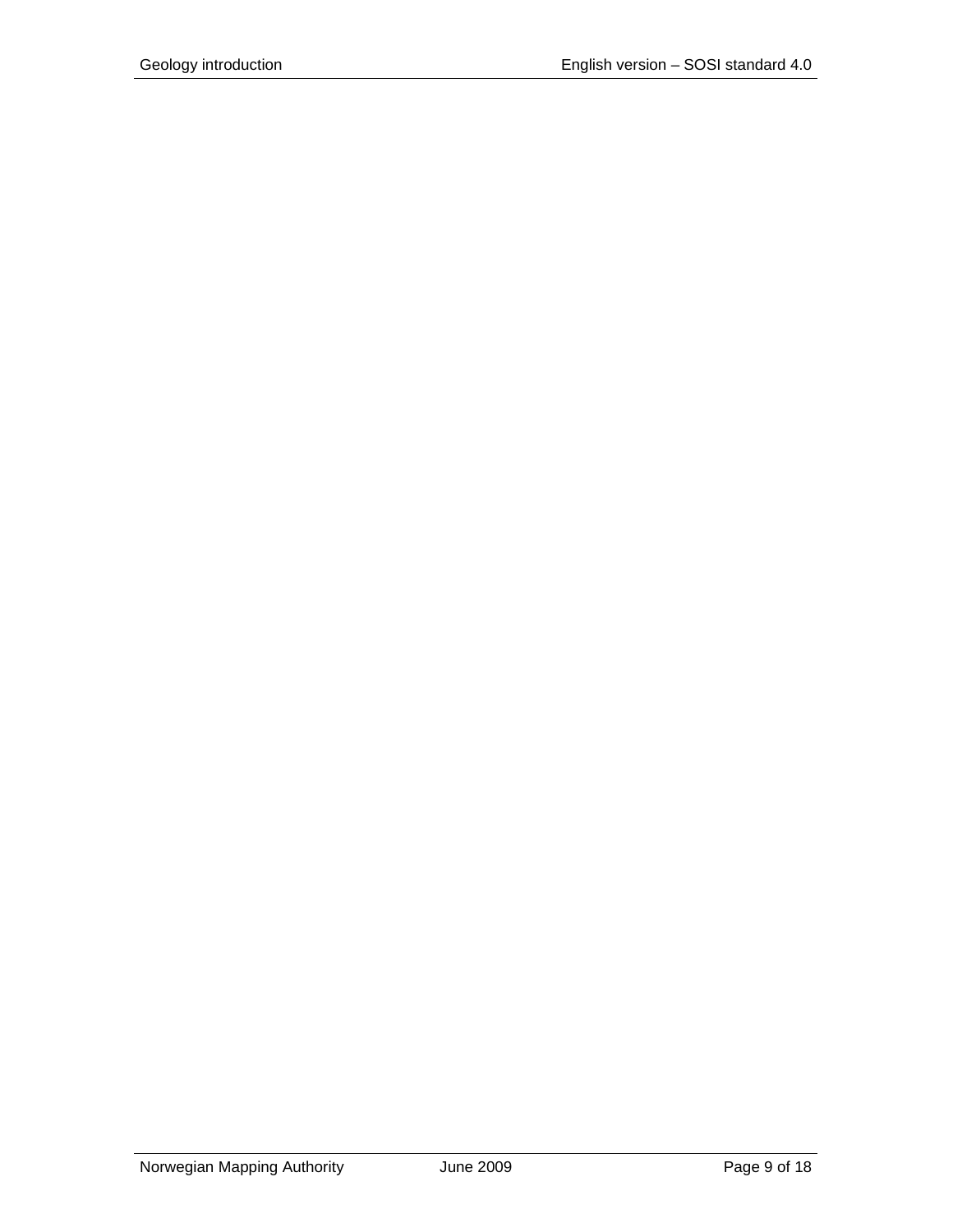#### **1.2.2 CodeLists**

# **1.2.2.1 <<CodeList>> GeologicAge**

<span id="page-9-1"></span><span id="page-9-0"></span>

| Nr           | Code name                    | Definition/Description                                                                      | Code            |
|--------------|------------------------------|---------------------------------------------------------------------------------------------|-----------------|
| $\mathbf{1}$ | CodeList                     | the age of a rock tells how long ago it was formed. Name of geological period/epoch for the |                 |
|              | GeologicAge                  | period of time in which a geological stratigraphic sequence was formed                      |                 |
| 1.1          | Subatlantic                  | FF-present - 2500 C14 years BP                                                              |                 |
| 1.2          | Late Holocene                | FF-present - 2500 C14 years BP                                                              | 5               |
| 1.3          | Sub-Boreal                   | FF-2500 - 5000 C14 years BP                                                                 | $\overline{10}$ |
| 1.4          | Atlantic                     | FF-5000 - 8000 C14 years BP                                                                 | 15              |
| 1.5          | Middle Holocene              | FF-2500 - 8000 C14 years BP                                                                 | 20              |
| 1.6          | <b>Boreal</b>                | FF-8000 - 9000 C14 years BP                                                                 | 25              |
| 1.7          | Pre-Boreal                   | FF-9000 - 10000 C14 years BP                                                                | 30              |
| 1.8          | Early Holocene               | FF-8000 - 10000 C14 years BP                                                                | $\overline{35}$ |
| 1.9          | Holocene                     | FF-present - 10000 years BP                                                                 | 40              |
| 1.10         | Younger Dryas                | FF-10000 - 11000 C14 years BP                                                               | 45              |
| 1.11         | Allerød                      | FF-11000 - 12000 C14 years BP                                                               | 50              |
| 1.12         | <b>Elder Dryas</b>           | FF-12000 - 12200 C14 years BP                                                               | 55              |
| 1.13         | Bølling                      | FF-12000 - 13000 C14 years BP                                                               | 60              |
| 1.14         | Late Weichsel, C14 yearBP    | 10000 - 24000 C14 år BP                                                                     | 65              |
| 1.15         | Late Weichsel, calender year | 11500 - 27000 Kalenderår BP                                                                 | $\overline{70}$ |
| 1.16         | Middle Weichselian           | $FF-27000-74000$ calendar years BP                                                          | 75              |
| 1.17         | Early Weichselian            | FF-74000-117000 calendar years BP                                                           | 80              |
| 1.18         | Weichselian                  | FF-11500 - 117000 calendar years BP                                                         | 85              |
| 1.19         | Eemian                       | FF-117000 - 130000 calendar years BP                                                        | 90              |
| 1.20         | Late Pleistocene             | FF-11500 - 130000 calendar years BP                                                         | $\overline{95}$ |
| 1.21         | Saalian (Drenthe)            | $FF-0.13 - 0.19$ million years BP                                                           | 100             |
| 1.22         | Wacken                       | $FF-0.19 - 0.25$ million years BP                                                           | 105             |
| 1.23         | Fuhne                        | $FF-0.25 - 0.30$ million years BP                                                           | 110             |
| 1.24         | Reinsdorf                    | $FF-0.30 - 0.34$ million years BP                                                           | 115             |
| 1.25         | Cool phase                   | $FF-0.34 - 0.35$ million years BP                                                           | 120             |
| 1.26         | Holstein                     | $FF-0.35 - 0.43$ million years BP                                                           | 125             |
| 1.27         | Elster 1, 2 and 3            | $FF-0.43 - 0.56$ million years BP                                                           | 130             |
| 1.28         | Cromerian                    | $FF-0.56 - 0.73$ million years BP                                                           | 135             |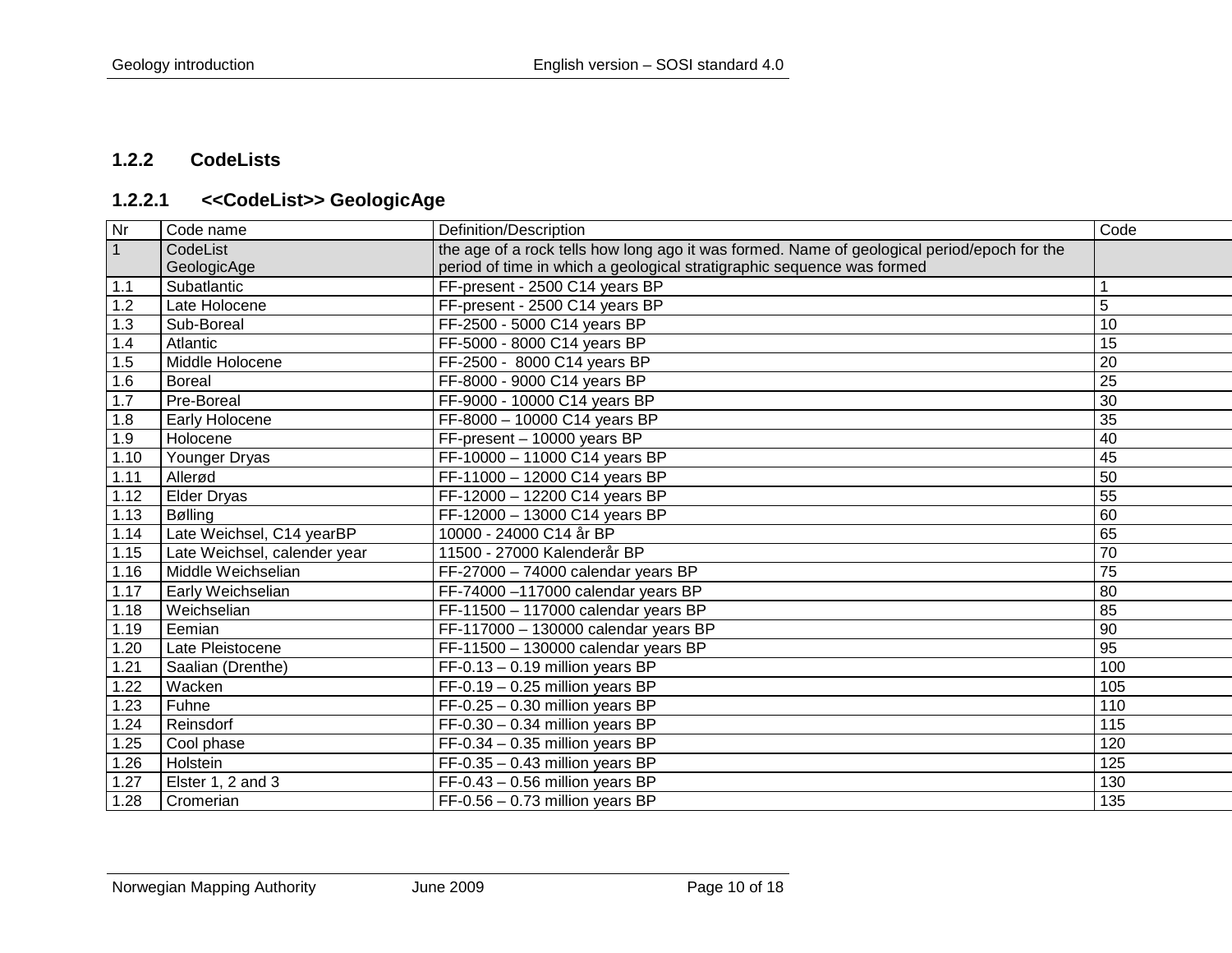| 1.29   | Middle Pleistocene    | $FF-0.13 - 0.73$ million years BP      | 140 |
|--------|-----------------------|----------------------------------------|-----|
| 1.30   | Bavelian              | FF-0.73 - approx. 1.0 million years BP | 145 |
| 1.31   | Menapian              | $FF-1.0 - 1.1$ million years BP        | 150 |
| 1.32   | Waalian               | $FF-1.1 - 1.3$ million years BP        | 155 |
| 1.33   | Eburonian             | $FF-1.3 - 1.7$ million years BP        | 160 |
| 1.34   | Tiglian               | $FF-1.7 - 2.2$ million years BP        | 165 |
| 1.35   | Praetiglian           | $FF-2.2 - 2.5$ million years BP        | 170 |
| 1.36   | Early Pleistocene     | $FF-0.73 - 2.5$ million years BP       | 175 |
| 1.37   | Pleistocene           | $FF-0.01 - 2.5$ million years BP       | 180 |
| 1.38   | QUATERNARY            | $FF-present - 2.5$ million years BP    | 200 |
| 1.39   | Piacenzian            | FF-1.64 - 3.6 million years BP         | 205 |
| 1.40   | Late Pliocene         | FF-1.64 - 3.6 million years BP         | 210 |
| 1.41   | Zanclean              | FF-3.6 - 5.3 million years BP          | 215 |
| 1.42   | <b>Early Pliocene</b> | FF-3.4 - 5.3 million years BP          | 220 |
| 1.43   | <b>PLIOCENE</b>       | FF-1.64 - 5.5 million years BP         | 225 |
| 1.44   | Messinian             | FF-5.3 - 7.1 million years BP          | 230 |
| 1.45   | Tortonian             | FF-7.1 - 11.2 million years BP         | 235 |
| 1.46   | Late Miocene          | FF-5.3 - 11.2 million years BP         | 240 |
| 1.47   | Serravallian          | FF-11.2 - 14.8 million years BP        | 245 |
| 1.48   | Middle Miocene        | FF-11.2 - 16.4 million years BP        | 250 |
| 1.49   | Langhian              | 13.8 - 16 million years BP             | 255 |
| 1.50   | Burdigalian           | 16 - 20 million years BP               | 260 |
| 1.51   | Aquitanian            | FF-20.5 - 23.8 million years BP        | 265 |
| 1.52   | <b>Early Miocene</b>  | FF-16.4 - 23.8 million years BP        | 270 |
| 1.53   | <b>MIOCENE</b>        | FF-5.3 - 23.8 million years BP         | 275 |
| 1.54   | <b>NEOGENE</b>        | FF-1.8 - 23.8 million years BP         | 280 |
| 1.55   | Chattian              | FF-23.8 - 28.5 million years BP        | 285 |
| 1.56   | Late Oligocene        | FF-23.8 - 28.5 million years BP        | 290 |
| $1.57$ | Rupelian              | FF-28.5 - 33.7 million years BP        | 295 |
| 1.58   | Early Oligocene       | FF-28.5 - 33.7 million years BP        | 300 |
| 1.59   | <b>OLIGOCENE</b>      | FF-23.8 - 33.7 million years BP        | 305 |
| 1.60   | Priabonian            | FF-33.7 - 37.0 million years BP        | 310 |
| 1.61   | Late Eocene           | FF-33.7 - 37.0 million years BP        | 315 |
| 1.62   | Bartonian             | 37.0 - 41.3 million years BP           | 320 |
| 1.63   | Lutetian              | FF-41.3 - 49.0 million years BP        | 325 |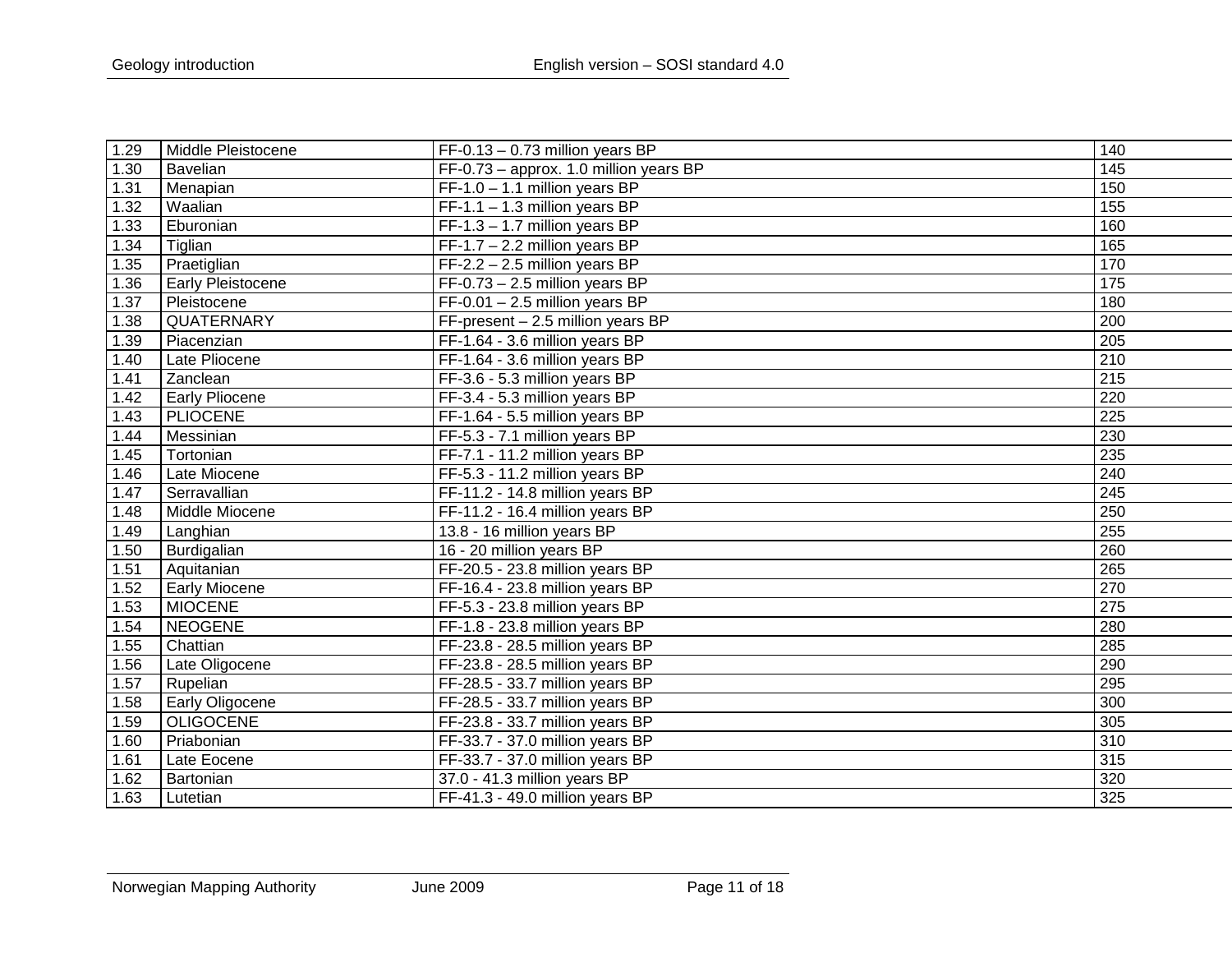| 1.64 | Middle Eocene           | FF-37.0 - 49.0 million years BP   | 330              |
|------|-------------------------|-----------------------------------|------------------|
| 1.65 | Ypresian                | FF-49.0 - 54.8 million years BP   | 335              |
| 1.66 | <b>Early Eocene</b>     | FF-49.0 - 54.8 million years BP   | 340              |
| 1.67 | <b>EOCENE</b>           | FF-33.7 - 54.8 million years BP   | 345              |
| 1.68 | Thanetian               | FF-54.8 - 57.9 million years BP   | 350              |
| 1.69 | Selandian               | FF-57.9 - 61.0 million years BP   | 355              |
| 1.70 | Late Paleocene          | 54.8 - 65.5 million years BP      | 360              |
| 1.71 | Danian                  | FF-61.0 - 65.0 million years BP   | 365              |
| 1.72 | <b>Early Paleocene</b>  | FF-61.0 - 65.0 million years BP   | 370              |
| 1.73 | PALEOCENE               | FF-54.8 - 65 million years BP     | 375              |
| 1.74 | Paleogene               | FF-23.8 - 65 million years BP     | 380              |
| 1.75 | <b>TERTIARY</b>         | FF-1.8 - 65 million years BP      | 385              |
| 1.76 | <b>CENOZOIC</b>         | FF-0.01 - 65.0 million years BP   | 390              |
| 1.77 | Maastrichtian           | FF-65.0 - 71.3 million years BP   | 395              |
| 1.78 | Campanian               | FF-71.3 - 83.5 million years BP   | 400              |
| 1.79 | Santonian               | FF-83.5 - 85.8 million years BP   | $\overline{405}$ |
| 1.80 | Coniacian               | FF-85.8 - 89.0 million years BP   | 410              |
| 1.81 | Turonian                | FF-89.0 - 93.5 million years BP   | 415              |
| 1.82 | Cenomanian              | FF-93.5 - 98.9 million years BP   | 420              |
| 1.83 | Late Cretaceous         | FF-65.0 - 98.9 million years BP   | 425              |
| 1.84 | Albian                  | FF-98.9 - 112.2 million years BP  | 430              |
| 1.85 | Aptian                  | FF-112.2 - 121 million years BP   | 435              |
| 1.86 | Barremian               | FF-121 - 127 million years BP     | 440              |
| 1.87 | Hauterivian             | FF-127 - 132 million years BP     | 445              |
| 1.88 | Valanginian             | FF-132 - 136.5 million years BP   | 450              |
| 1.89 | Ryazan                  | FF-136.5 - 142 million years BP   | 455              |
| 1.90 | <b>Early Cretaceous</b> | FF-98.9 - 142 million years BP    | 460              |
| 1.91 | <b>CRETACEOUS</b>       | FF-65 - 142 million years BP      | 465              |
| 1.92 | Kimmeridgian            | FF-150.7 - 154.1 million years BP | 475              |
| 1.93 | Oxfordian               | FF-154.1 - 159.4 million years BP | 480              |
| 1.94 | Late Jurassic           | FF-142.0 - 159.4 million years BP | 485              |
| 1.95 | Callovian               | FF-159.4 - 164.4 million years BP | 490              |
| 1.96 | Bathonian               | FF-164.4 - 169.2 million years BP | 495              |
| 1.97 | Bajocian                | 167.7 - 171.6 million years BP    | 500              |
| 1.98 | Aalenian                | 171.6 - 175.6 million years BP    | 505              |
|      |                         |                                   |                  |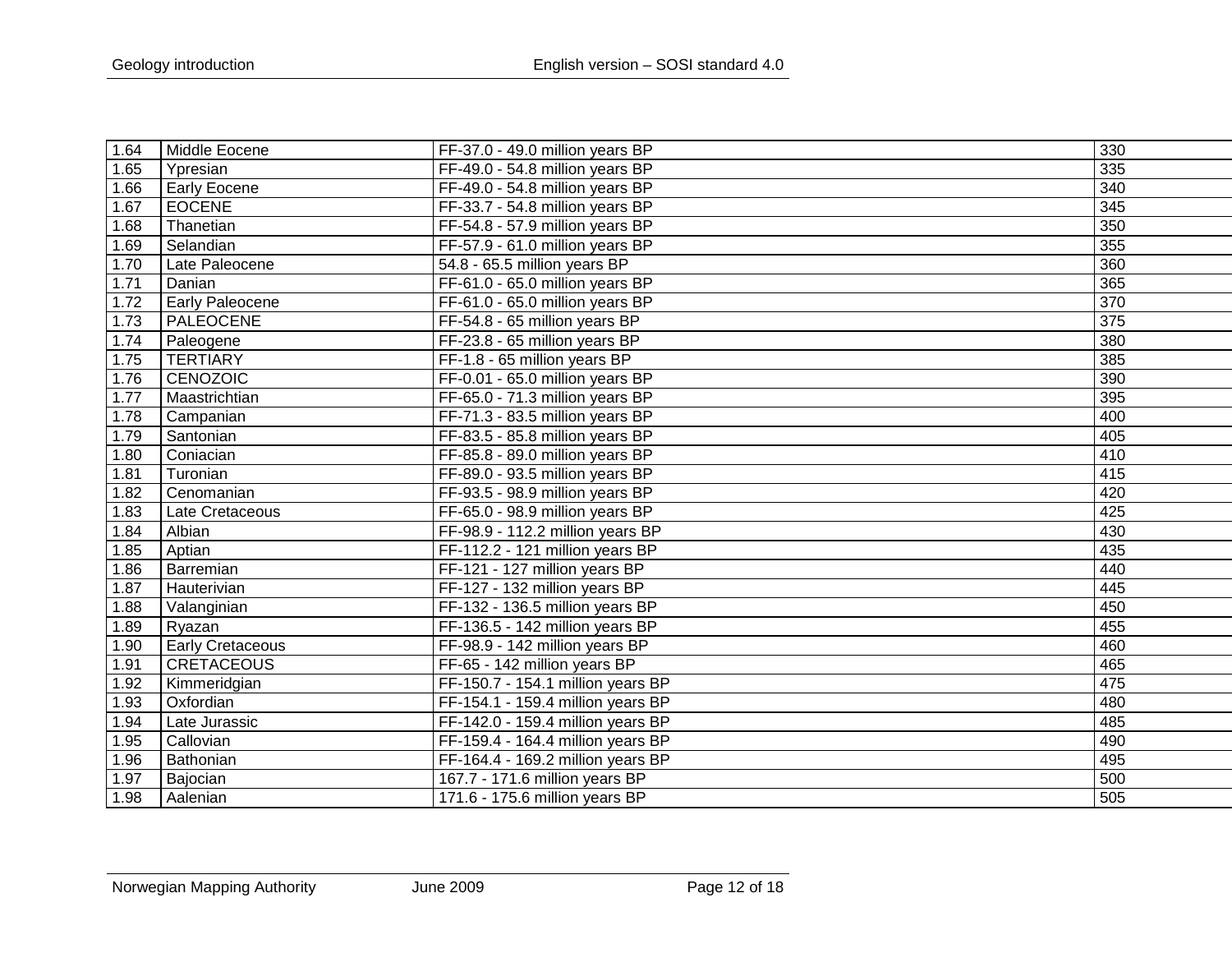| 1.99  | Middle Jurassic              | FF-159.4 - 180.1 million years BP                                | 510 |
|-------|------------------------------|------------------------------------------------------------------|-----|
| 1.100 | Toarcian                     | FF-180.1 - 189.6 million years BP                                | 515 |
| 1.101 | Pliensbachian                | 183 - 189.6 million years BP                                     | 520 |
| 1.102 | Sinemurian                   | FF-195.3 - 201.9 million years BP                                | 525 |
| 1.103 | Hettangian                   | FF-201.9 - 205.7 million years BP                                | 530 |
| 1.104 | <b>Early Jurassic</b>        | FF-180.1 - 205.7 million years BP                                | 535 |
| 1.105 | <b>JURASSIC</b>              | FF-142 - 205.7 million years BP                                  | 540 |
| 1.106 | Rhaetian                     | FF-205.7 - 209.6 million years BP                                | 545 |
| 1.107 | Norian                       | FF-209.6 - 220.7 million years BP                                | 550 |
| 1.108 | Carnian                      | FF-220.7 - 227.4 million years BP                                | 555 |
| 1.109 | Late Triassic                | FF-205.7 - 227.4 million years BP                                | 560 |
| 1.110 | Ladinian                     | FF-227.4 - 234.3 million years BP                                | 565 |
| 1.111 | Anisian                      | FF-234.3 - 241.7 million years BP                                | 570 |
|       | 1.112 Middle Triassic        | FF-227.4 - 241.7 million years BP                                | 575 |
| 1.113 | Olenekian                    | FF-241.7 - 244.8 million years BP                                | 580 |
|       | $1.114$ Induan               | FF-244.8 - 248.2 million years BP                                | 585 |
|       | 1.115   Early Triassic       | FF-241.7 - 248.2 million years BP                                | 590 |
|       | 1.116   TRIASSIC             | FF-205.7 - 248.2 million years BP                                | 595 |
| 1.117 | MESOZOIC                     | FF-65.0 - 248.2 million years BP                                 | 600 |
|       | 1.118 Tatarian               | 248.2 - 252.1 million years BP Unit name abandoned, see ICS 2004 | 605 |
| 1.119 | Ufimian-Kazanian             | 252.1 - 256.0 million years BP Unit name abandoned, see ICS 2004 | 610 |
| 1.120 | Late Permian                 | FF-248.2 - 256.0 million years BP                                | 615 |
| 1.121 | Kungurian                    | 256 - 260 million years BP Unit name abandoned, see ICS 2004     | 620 |
| 1.122 | Artinskian                   | 260 - 269 million years BP Unit name abandoned, see ICS 2004     | 625 |
| 1.123 | Sakmarian                    | 284.4 - 294.6 million years BP                                   | 630 |
| 1.124 | Asselian                     | FF-282 - 290 million years BP                                    | 635 |
| 1.125 | <b>Early Permian</b>         | 270 - 299 million years BP                                       | 640 |
| 1.126 | <b>PERMIAN</b>               | FF-248.5 - 290.0 million years BP                                | 645 |
| 1.127 | Gzhelian                     | FF-290.0 - 296.5 million years BP                                | 650 |
| 1.128 | Kasimovian                   | FF-296.5 - 303 million years BP                                  | 655 |
| 1.129 | Moscovian                    | FF-303 - 311 million years BP                                    | 660 |
| 1.130 | Bashkirian                   | FF-311 - 323 million years BP                                    | 665 |
| 1.131 | Carboniferous, Pennsylvanian | FF-290 - 323 million years BP                                    | 670 |
| 1.132 | Serpukhovian                 | FF-323 - 327 million years BP                                    | 675 |
|       | 1.133 Viséan                 | FF-327 - 342 million years BP                                    | 680 |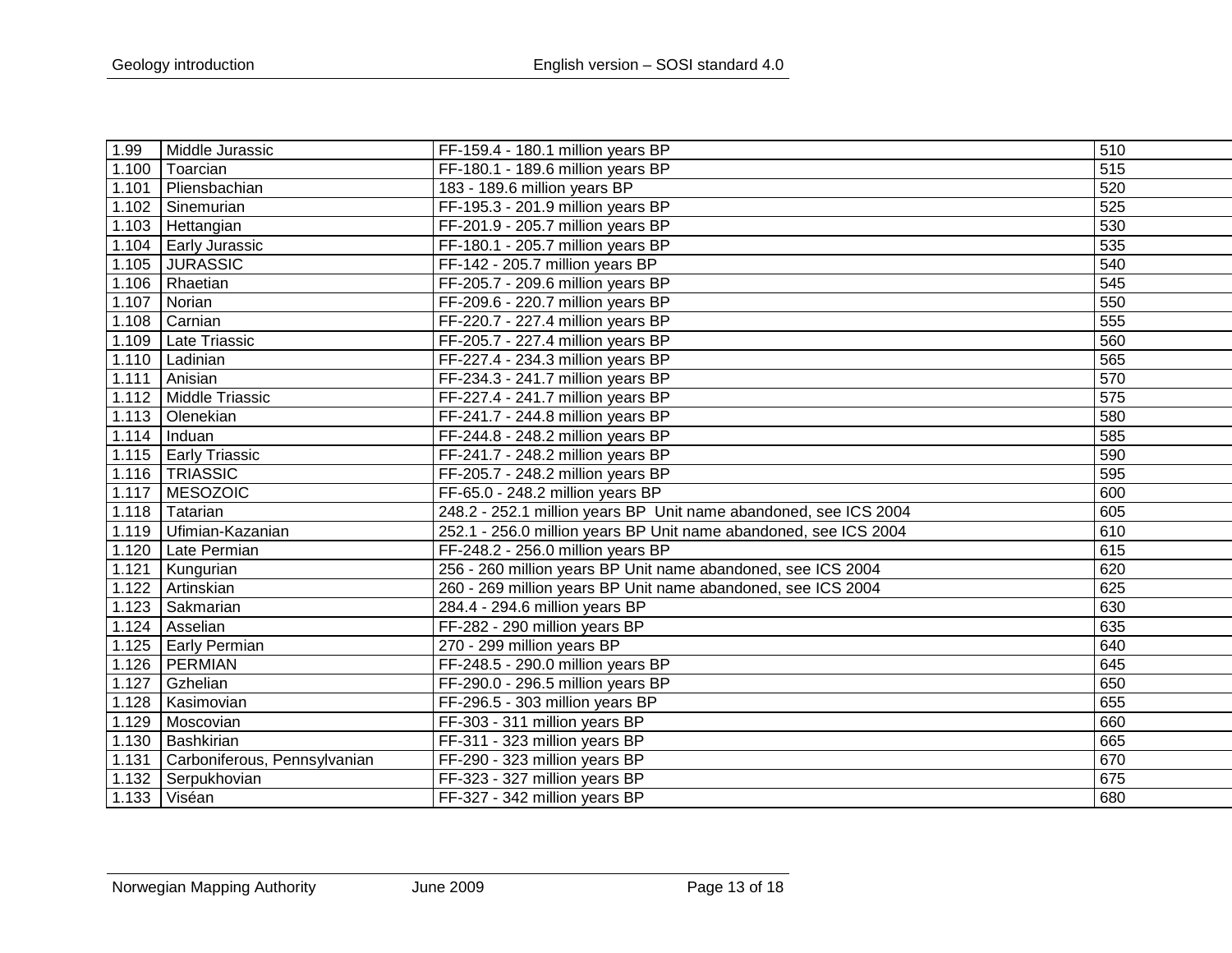|       | 1.134 Tournaisian                  | 345.3 - 359.2 million years BP                               | 685              |
|-------|------------------------------------|--------------------------------------------------------------|------------------|
|       | 1.135 Carboniferous, Mississippian | FF-323 - 354 million years BP                                | 690              |
| 1.136 | <b>CARBONIFEROUS</b>               | FF-290 - 354 million years BP                                | 695              |
| 1.137 | Famennian                          | FF-354 - 364 million years BP                                | 700              |
| 1.138 | Frasnian                           | FF-364 - 370 million years BP                                | 705              |
| 1.139 | Late Devonian                      | FF-254 - 370 million years BP                                | 710              |
| 1.140 | Givetian                           | FF-370 - 380 million years BP                                | $\overline{715}$ |
| 1.141 | Eifelian                           | FF-380 - 391 million years BP                                | 720              |
| 1.142 | Middle Devonian                    | FF-370 - 391 million years BP                                | 725              |
| 1.143 | Emsian                             | FF-391 - 400 million years BP                                | 730              |
| 1.144 | Pragian                            | FF-400 - 412 million years BP                                | 735              |
| 1.145 | Lochkovian                         | FF-412 - 417 million years BP                                | 740              |
| 1.146 | <b>Early Devonian</b>              | FF-391 - 417 million years BP                                | $\overline{745}$ |
| 1.147 | DEVONIAN                           | FF-354 - 417 million years BP                                | 750              |
| 1.148 | Pridoli                            | FF-417 - 419 million years BP                                | 755              |
| 1.149 | Ludlow                             | FF-419 - 423 million years BP                                | 760              |
| 1.150 | Late Silurian                      | FF-417 - 423 million years BP                                | 765              |
| 1.151 | Wenlock                            | FF-423 - 428 million years BP                                | 770              |
| 1.152 | Llandovery                         | FF-428 - 443 million years BP                                | 775              |
| 1.153 | <b>Early Silurian</b>              | FF-428 - 443 million years BP                                | 780              |
| 1.154 | SILURIAN                           | FF-417 - 443 million years BP                                | 785              |
| 1.155 | Ashgill                            | 443 - 449 million years BP Unit name abandoned, see ICS 2004 | 790              |
| 1.156 | Caradocian                         | 449 - 458 million years BP Unit name abandoned, see ICS 2004 | 795              |
| 1.157 | Late Ordovician                    | FF-443 - 458 million years BP                                | 800              |
| 1.158 | Llandeilo (now Darriwilian?)       | 458 - 464 million years BP Unit name abandoned, see ICS 2004 | 805              |
| 1.159 | Llanvirn (now Dapingian?)          | 464 - 470 million years BP Unit name abandoned, see ICS 2004 | 810              |
| 1.160 | Middle Ordovician                  | 458 - 470 million years BP                                   | 815              |
| 1.161 | Arenig                             | 470 - 485 million years BP Unit name abandoned, see ICS 2004 | 820              |
| 1.162 | Tremadocian                        | FF-485 - 495 million years BP                                | 825              |
| 1.163 | <b>Early Ordovician</b>            | FF-470 - 495 million years BP                                | 830              |
| 1.164 | <b>ORDOVICIAN</b>                  | FF-443 - 495 million years BP                                | 835              |
| 1.165 | Late Cambrian                      | FF-495 - 505 million years BP                                | 840              |
| 1.166 | Middle Cambrian                    | FF-505 - 518 million years BP                                | 845              |
| 1.167 | Lenian                             | 518 - 524 million years BP Unit name abandoned, see ICS 2004 | 850              |
|       | 1.168 Atdabanian                   | 524 - 530 million years BP Unit name abandoned, see ICS 2004 | 855              |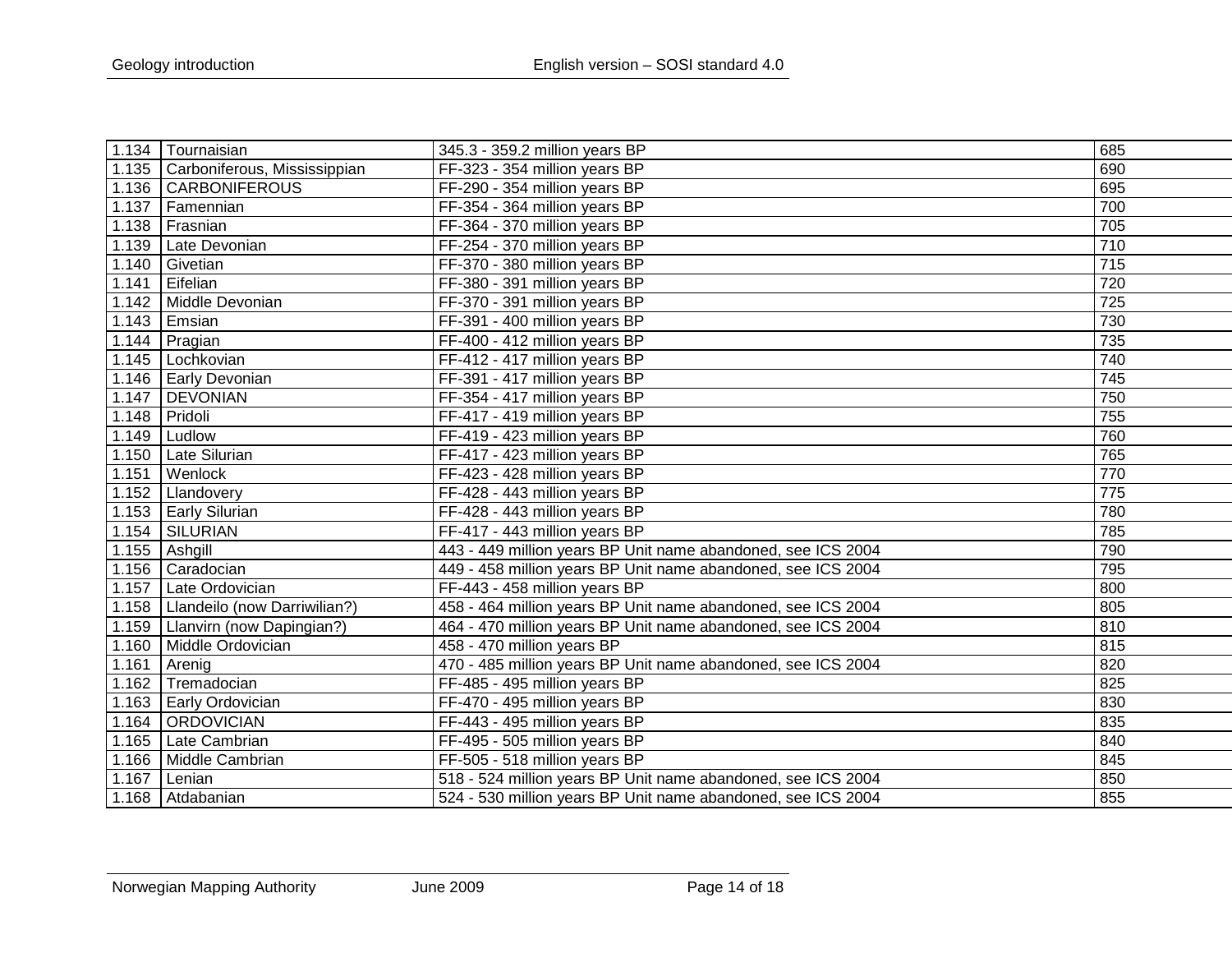| 1.169 | Tommotian               | FF-530 - 534 million years BP   | 860 |
|-------|-------------------------|---------------------------------|-----|
|       | 1.170 Nemakit-Daldynian | FF-534 - 545 million years BP   | 865 |
|       | 1.171 Early Cambrian    | FF-518 - 545 million years BP   | 870 |
|       | 1.172 CAMBRIAN          | FF-495 - 545 million years BP   | 875 |
|       | 1.173   PALEOZOIC       | FF-248.5 - 545 million years BP | 880 |
|       | $1.174$ VENDIAN         | FF-545 - 650 million years BP   | 885 |
|       | 1.175   Late Riphean    | FF-650 - 1000 million years BP  | 890 |
|       | 1.176 Neoproterozoic    | FF-545 - 1000 million years BP  | 895 |
|       | 1.177 Middle Riphean    | FF-1000 - 1400 million years BP | 900 |
|       | 1.178 Paleo proterozoic | 1600 - 2500 million years       | 905 |
|       | $1.179$ RIPHEAN         | 650 - 1600 million years BP     | 910 |
|       | 1.180   Mesoproterozoic | 1000 - 1600 million years BP    | 915 |
|       | 1.181 Early Archean     | FF-3400 - 4000 million years BP | 920 |
| 1.182 | <b>ARCHEAN</b>          | FF-2500 - 4000 million years BP | 925 |
|       | 1.183   PRISCOAN        | FF-4000 - 4500 million years BP | 930 |
|       | 1.184   PRECAMBRIAN     | FF-545 - 4500 million years BP  | 935 |

# **1.2.2.2 <<CodeList>> TypeOfGeolFindings**

<span id="page-14-0"></span>

| Nr      | Code name                                | Definition/Description                                                                         | Code |
|---------|------------------------------------------|------------------------------------------------------------------------------------------------|------|
| 2       | CodeList                                 | with what certainty a geological object has been identified in the terrain, or on which method |      |
|         | <b>TypeOfGeolFindings</b>                | the identification/registration is based                                                       |      |
| 2.1     | Not specified                            |                                                                                                |      |
| $2.2\,$ | Certain identification/observation       | FF-The delimitation or registration of the object has been identified or observed in the field |      |
| $2.3\,$ | Uncertain identification/observation     | FF-Not identified/observed, presumed delimitation/registration of object                       | ົ    |
| 2.4     | Constructed/construed                    | Randomly placed delimitation; very uncertain. Is used for example sub-sea or under glacier     | 3    |
|         | delimitation/boundary                    | surfaces                                                                                       |      |
| 2.5     | Geophysically interpreted boundary       | FF-Delimitation based upon geophysical indications                                             | 4    |
| 2.6     | Delimitation with poor visibility in the | FF-Based upon generalised interpretation of objects with small mutual variations (e.g., the    | 5    |
|         | terrain                                  | distinction between a thin humus covering and exposed rock, or between two very similar        |      |
|         |                                          | types of rock                                                                                  |      |
| 2.7     | <b>Transitional boundary</b>             | FF-Where there is a gradual transition between two types of rock, soil types, etc.             | 6    |
| 2.8     | Interpreted delimitation/registration    | Delimitations of geological objects or parts of objects which have emerged through             |      |
|         |                                          | generalisation, ??(combined interpretation/interpretive combination) or aggregation            |      |
| 2.9     | Object or part of object interpreted     |                                                                                                | 8    |
|         | from aerial photos                       |                                                                                                |      |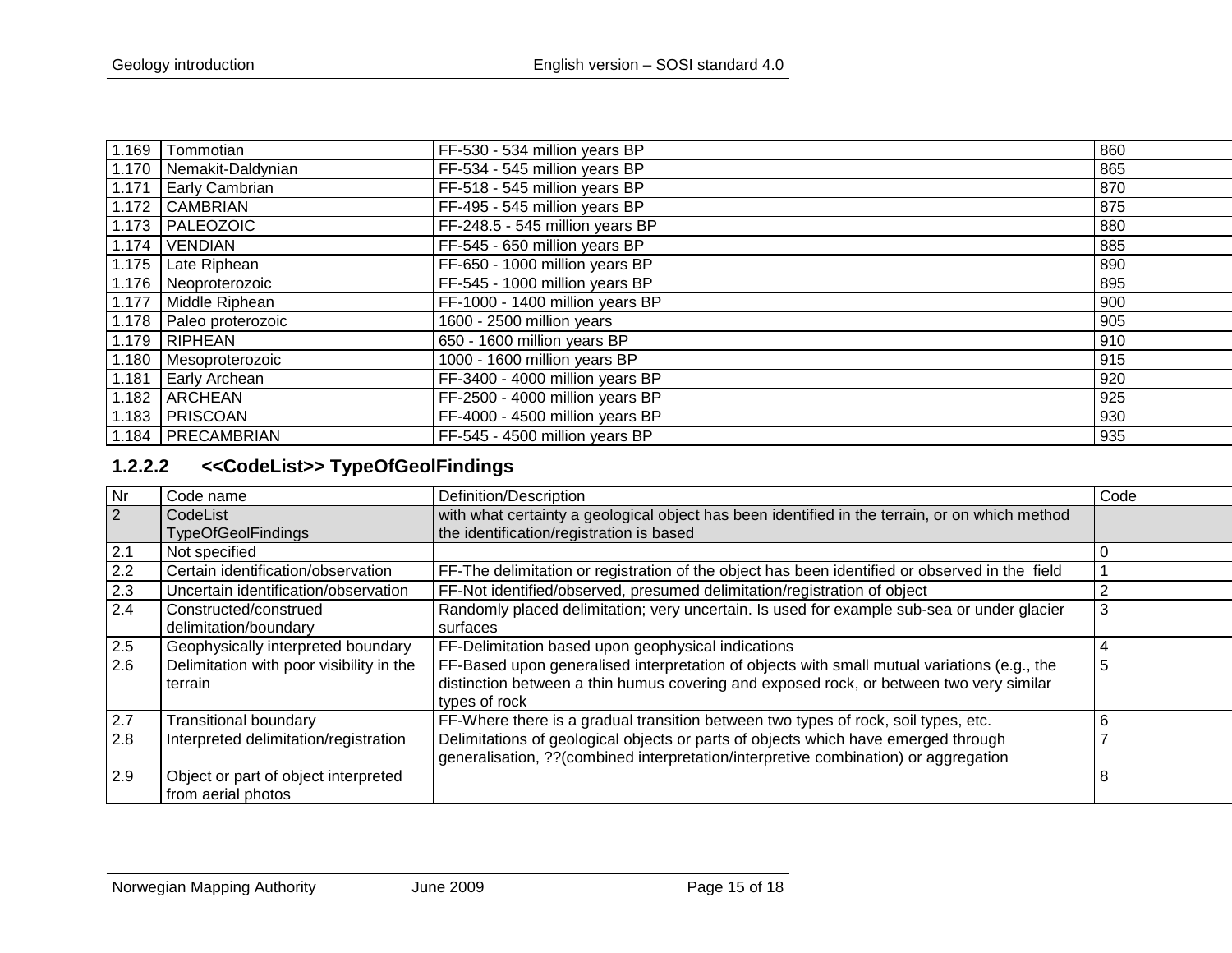| 2.10 | Observation with uncertain          |                                                                                                | 9  |
|------|-------------------------------------|------------------------------------------------------------------------------------------------|----|
|      | geographic location                 |                                                                                                |    |
| 2.11 | Delimitation not based upon geology | Der f.eks. en administrativ grense eller kystkontur har bidratt til avgrensing av et geologisk | 10 |
|      |                                     | objekt                                                                                         |    |
| 2.12 | Delimitation based upon/bounded by  |                                                                                                | 21 |
|      | sampling                            |                                                                                                |    |
| 2.13 | Delimitation based upon/bounded by  |                                                                                                | 22 |
|      | seismic data                        |                                                                                                |    |
| 2.14 | Delimitation based upon/bounded by  | Delimitation by using a multi-beam echo sounder and/or interferometric sonar                   | 23 |
|      | detailed depth data                 |                                                                                                |    |
| 2.15 | Delimitation based upon/bounded by  |                                                                                                | 24 |
|      | backscatter data/side scan sonar    |                                                                                                |    |
| 2.16 | Delimitation based upon/bounded by  |                                                                                                | 25 |
|      | sampling and acoustic data/methods  |                                                                                                |    |
| 2.17 | Delimitation based upon/bounded by  |                                                                                                | 26 |
|      | acoustic data/methods               |                                                                                                |    |
| 2.18 | Delimitation based upon/bounded by  |                                                                                                | 27 |
|      | more than one method/data types     |                                                                                                |    |
| 2.19 | Delimitation based upon/bounded by  |                                                                                                | 28 |
|      | underwater still photography and/or |                                                                                                |    |
|      | video                               |                                                                                                |    |
| 2.20 | Delimitation based upon/bounded by  |                                                                                                | 29 |
|      | acoustic data/methods verified by   |                                                                                                |    |
|      | sampling, photography, etc          |                                                                                                |    |

## **1.2.2.3 <<CodeList>> DatingMethod**

<span id="page-15-0"></span>

| Nr  | Code name           | Definition/Description                                                              | Code |
|-----|---------------------|-------------------------------------------------------------------------------------|------|
| 3   | CodeList            | method used to determine the age of rocks, sediments, minerals and organic material |      |
|     | DatingMethod        |                                                                                     |      |
| 3.1 | <b>Uspesifisert</b> |                                                                                     |      |
| 3.2 | Ar40/Ar39           | The argon/argon method                                                              | 10   |
| 3.3 | K/Ar                | The potassium/argon method                                                          |      |
| 3.4 | Os/Re               | The osmium/renium method                                                            | -12  |
| 3.5 | Pb/Pb               | The lead/lead method                                                                | 13   |
|     | Rb/Sr               | The rubidium/strontium method                                                       | 14   |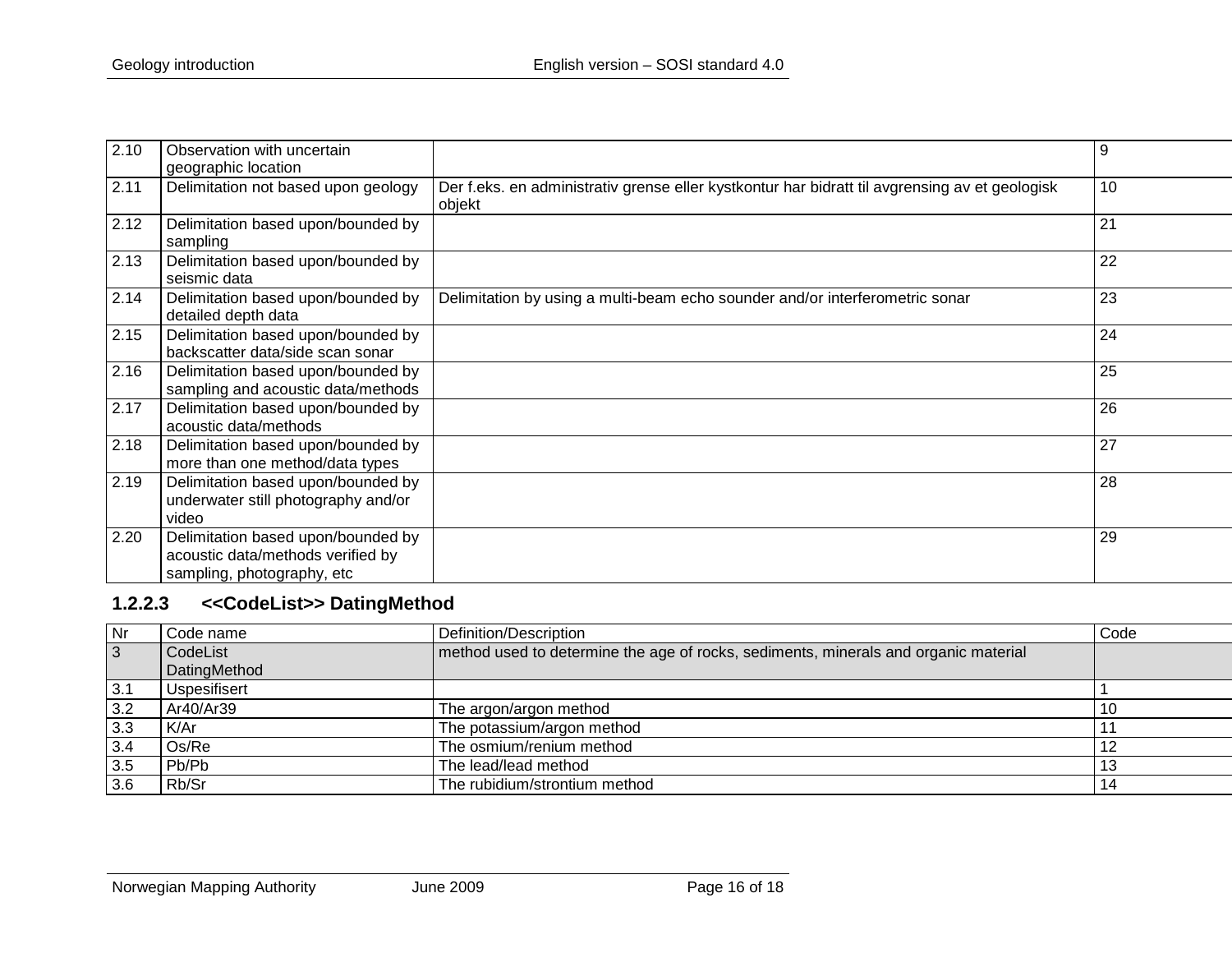| 3.7  | Sm/Nd              | The samarium/neodynum method                                                                 | 15  |
|------|--------------------|----------------------------------------------------------------------------------------------|-----|
| 3.8  | U/Pb               | The uranium/lead method                                                                      | 16  |
| 3.9  | U/Th               | The uranium/thorium method                                                                   |     |
| 3.10 | 14C                | 14C dating (radiocarbon dating)                                                              | 18  |
| 3.11 | Cs137              | The cesium-137 method                                                                        | 19  |
| 3.12 | Pb210              | The lead-210 method                                                                          | 20  |
| 3.13 | Fission track      | Dating by the fact that radioactive minerals decay and produce fission tracks in surrounding | 30  |
|      |                    | minerals/material                                                                            |     |
| 3.14 | Fossil             | Lead fossil                                                                                  | -40 |
| 3.15 | Biostratigraphy    | Dating by means of fossils                                                                   | 41  |
| 3.16 | Paleomag           | Paleomagnetism                                                                               | 50  |
| 3.17 | Thermoluminescence | Dating based upon measurement of flaws in the lattice structure of the crystals              | 60  |
| 3.18 | OSL                | Optically stimulated luminiscence                                                            | 70  |
| 3.19 | Tephrochronology   |                                                                                              | 80  |

#### **1.2.2.4 <<CodeList>> GeolThematicAdjustment**

| Nr             | Code name              | Definition/Description                                                                          | Code |
|----------------|------------------------|-------------------------------------------------------------------------------------------------|------|
| $\overline{4}$ | CodeList               | adjustment/change of an automatic classification of geological ??themes/topics                  |      |
|                | GeolThematicAdjustment |                                                                                                 |      |
| 14.1           | l Non-adiusted themes  | There are derived themes in accordance with standard eclassification of main theme              |      |
| 4.2            | Adiusted themes        | FF-Derived theme has been adjusted in accordance with standard classification of main theme   1 |      |

#### **1.2.2.5 <<CodeList>> GeolValueAssessment**

<span id="page-16-1"></span><span id="page-16-0"></span>

| Nr  | Code name                             | Definition/Description                                                                   | Code |
|-----|---------------------------------------|------------------------------------------------------------------------------------------|------|
| 5   | CodeList                              | how important a geological resource or registration is with a view to potential economic |      |
|     | GeolValueAssessment                   | utilisation now or in the future                                                         |      |
| 5.1 | Very important occurrence             |                                                                                          |      |
| 5.2 | Important occurrence                  |                                                                                          |      |
| 5.3 | Parts of the occurrence are important |                                                                                          |      |
| 5.4 | The whole or parts may be important   |                                                                                          |      |
| 5.5 | Of little importance                  |                                                                                          |      |
| 5.6 | Not assessed/classified               |                                                                                          |      |